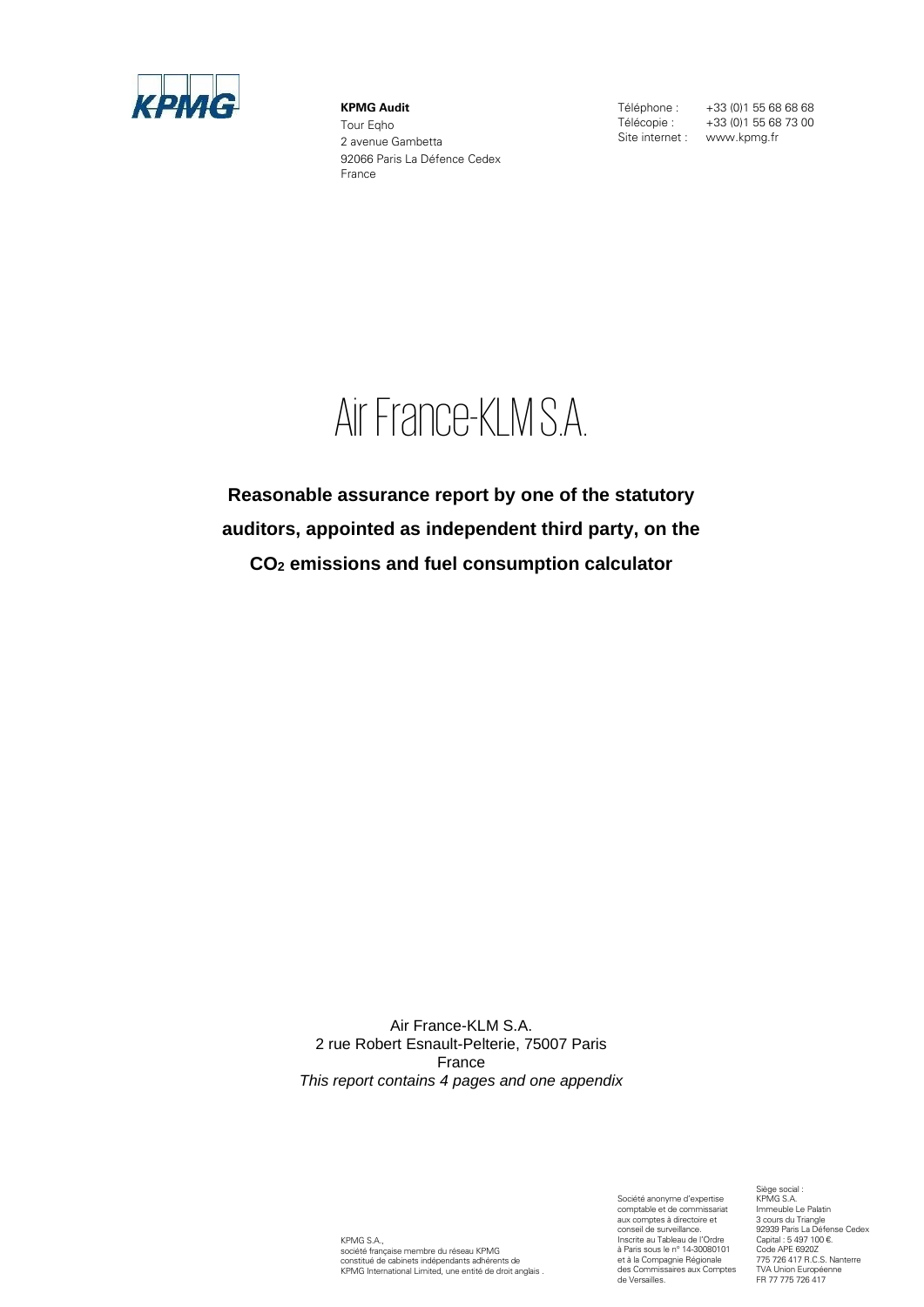

**KPMG Audit** Tour Eqho 2 avenue Gambetta 92066 Paris La Défence Cedex France

Téléphone : +33 (0) 1 55 68 68 68<br>Télécopie : +33 (0) 1 55 68 73 00 +33 (0)1 55 68 73 00 Site internet : www.kpmg.fr

**Air France-KLM S.A.**

**Head office :** 2 rue Robert Esnault-Pelterie, 75007 Paris

**Reasonable assurance report by one of the statutory auditors, appointed as independent third party, on the CO<sup>2</sup> emissions and fuel consumption calculator**

To the General Management,

In our capacity as Statutory Auditors of your company, designated as Independent Third Party Organization or ITO, we have performed work to enable us to express reasonable assurance on the Air France-KLM S.A.  $CO<sub>2</sub>$  emissions and fuel consumption calculator presented at the date of this report on both the KLM and Air France websites (hereafter the "Calculator").

The conclusion below is limited to the online Calculator and does not cover the entire website.

## **Responsibility of the company**

The management of Air France-KLM S.A. is responsible for:

- − the Calculator,
- $-$  the calculation methodology used in the Calculator to determine the  $CO<sub>2</sub>$ emissions and fuel data presented in the appendix "KLM CO2 Calculator Methodology 2022" (hereinafter the "Calculation Methodology"),
- − designing, implementing and maintaining internal control relevant to the design and the functional of the Calculator to provide results in accordance with the Calculation Methodology that are free from material misstatement, whether due to fraud or error.

The quantification of these emissions has an inherent uncertainty due to the incomplete scientific knowledge used to determine the emission factors.

In the absence of a normative reference for the calculation of aircraft fuel consumption and  $CO<sub>2</sub>$  emissions, Air France-KLM S.A. has developed its own methodology in accordance with IATA guidelines.

## **Independence and quality control**

Our independence is defined by the requirements of article L.822-11-3 of the French Commercial Code and the French Code of Ethics (*Code de déontologie*) of our profession. In addition, we have implemented a system of quality control including documented policies and procedures regarding compliance with applicable legal and regulatory requirements, the ethical requirements and French professional guidance.

> KPMG S.A. société française membre du réseau KPMG constitué de cabinets indépendants adhérents de KPMG International Limited, une entité de droit anglais .

Société anonyme d'expertise comptable et de commissariat aux comptes à directoire et conseil de surveillance. Inscrite au Tableau de l'Ordre à Paris sous le n° 14-30080101 et à la Compagnie Régionale des Commissaires aux Comptes de Versailles.

Siège social : KPMG S.A. Immeuble Le Palatin 3 cours du Triangle 92939 Paris La Défense Cedex Capital : 5 497 100 €. Code APE 69202 775 726 417 R.C.S. Nanterre TVA Union Européenne FR 77 775 726 417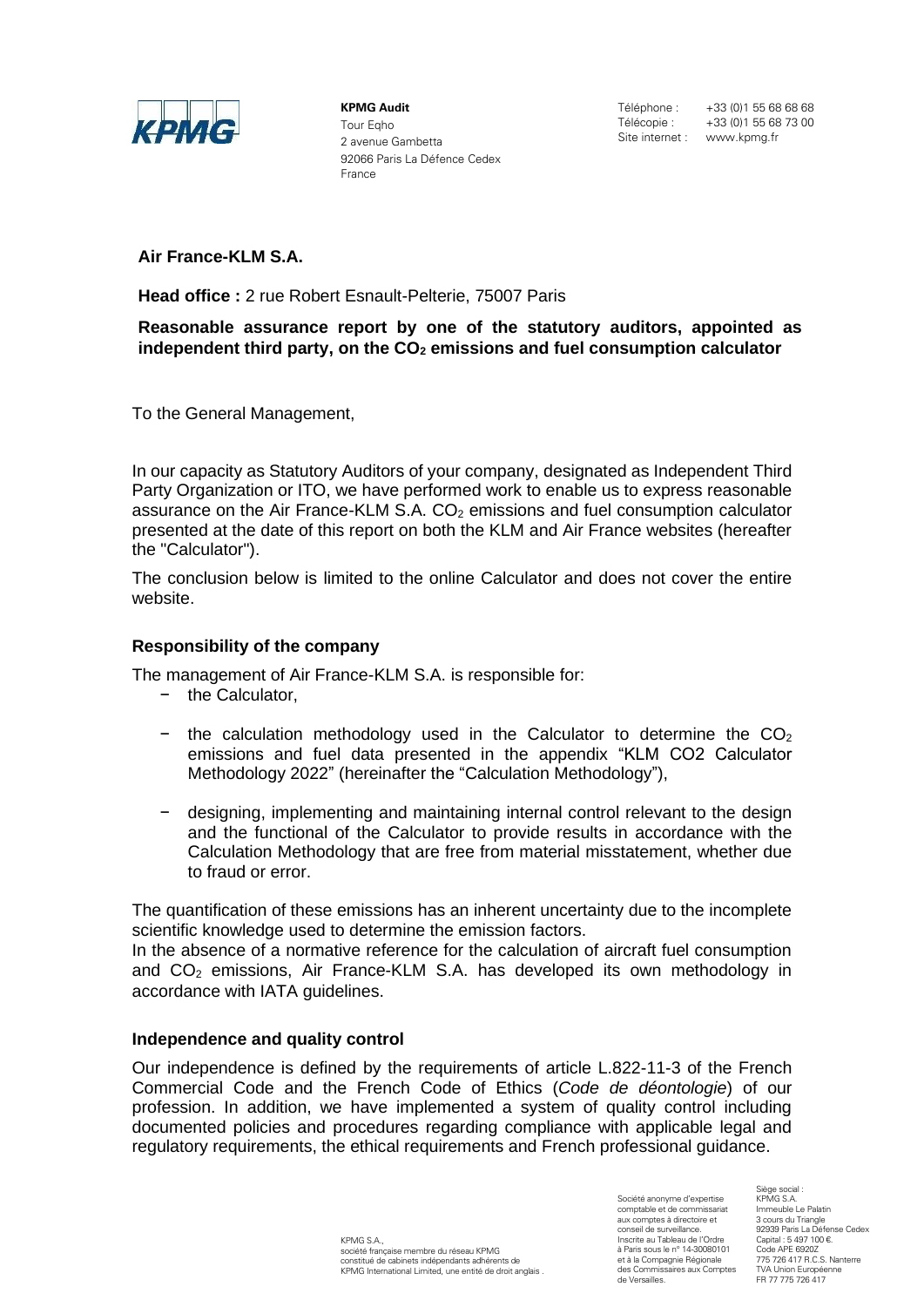

## **Responsibility of the independent third party**

Our responsibility is to express a conclusion of reasonable assurance that the  $CO<sub>2</sub>$ emissions and fuel consumption data are calculated, using the Calculator, in accordance with the methodology described in the Calculation Methodology.

## **Nature and scope of our work**

We performed the procedures below in accordance with the professional doctrine of the Compagnie Nationale des Commissaires aux Comptes applicable to this type of engagement and the International Standard on Auditing  $(ISAE)^1$ . This standard requires that we comply with ethical requirements, including independence requirements, and that we plan and perform our procedures to obtain reasonable assurance that the  $CO<sub>2</sub>$ emissions and fuel consumption are calculated, through the Calculator, in all material respects, in accordance with the Calculation Methodology. We performed the following activities:

- We assessed the suitability of the criteria of the Calculation Methodology with respect to their relevance, completeness, reliability, neutrality and understandability,
- We reviewed the system and processes in place and, in particular, the Calculation Methodology used for the Calculator,
- We interviewed the persons responsible for the Calculator to gain understanding of the calculation process and system in place,
- We performed detailed tests on a sample of flights in order to verify that the calculation process had been implemented correctly in accordance with the Calculation Methodology. For these flights, we performed arithmetic tests on the  $CO<sub>2</sub>$ and fuel calculation process, comparing results with the Calculator results.

During our work, we have been assisted by the experts in Environment and Sustainable Development from the Sustainability Services department of KPMG.

We believe that the sampling methods and sample sizes used, based on our professional judgement, were sufficient to enable us to provide reasonable assurance.

<sup>1</sup> ISAE 3000 (revised*) - Assurance engagements other than audits or reviews of historical financial information.*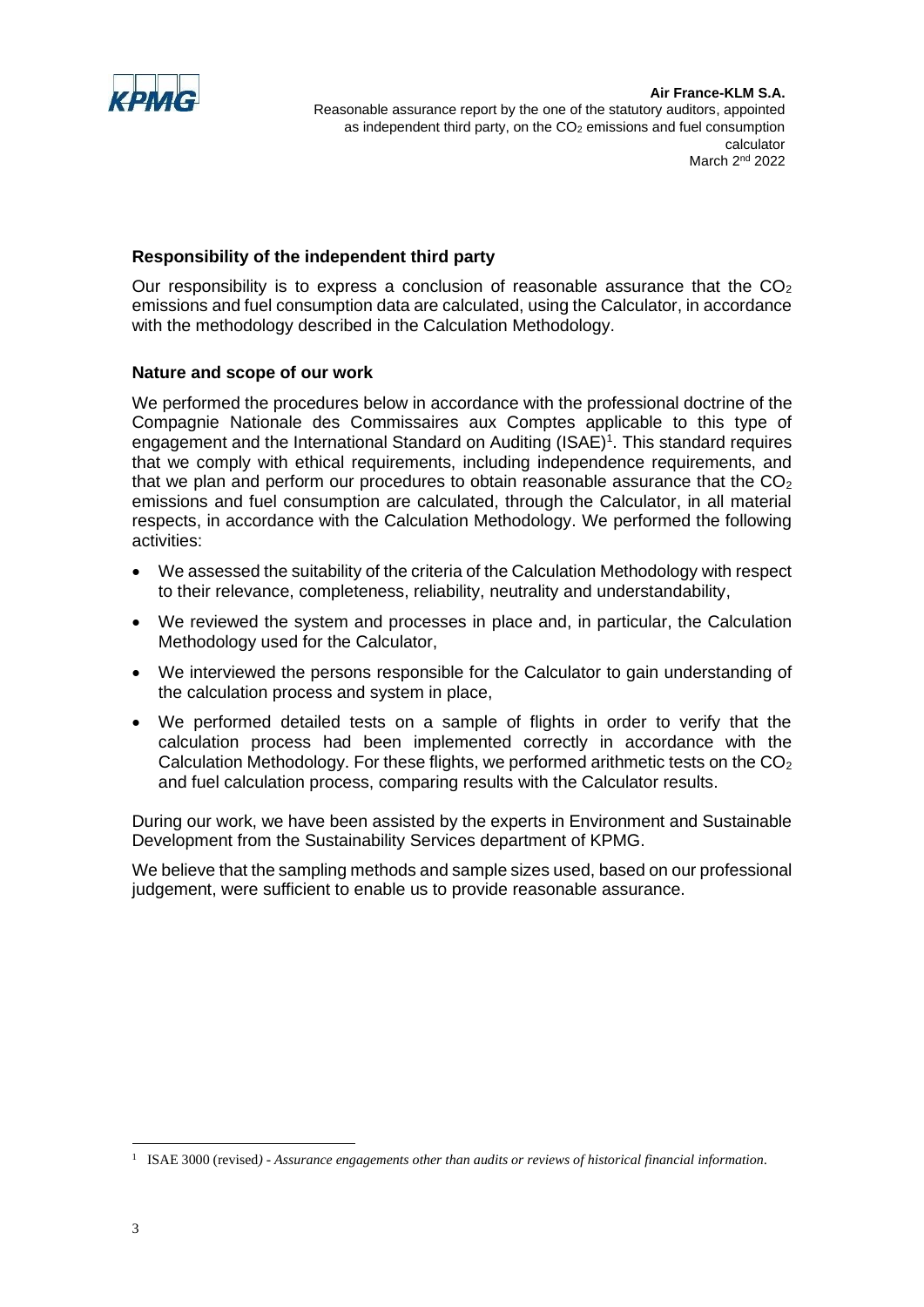

#### **Air France-KLM S.A.** Reasonable assurance report by the one of the statutory auditors, appointed as independent third party, on the CO<sub>2</sub> emissions and fuel consumption calculator March 2<sup>nd</sup> 2022

## **Conclusion**

On the basis of the procedures we have performed, as described in the "Nature and scope of our work" section, and the data we have collected,  $CO<sub>2</sub>$  emissions and fuel consumption are calculated, using the Calculator, in all material respects, in accordance with the Calculation Methodology.

Paris-La Défense, March 2<sup>nd</sup> 2022

KPMG S.A.

4.

Fanny Houlliot *Partner Sustainability Services*

Eric Dupré *Partner*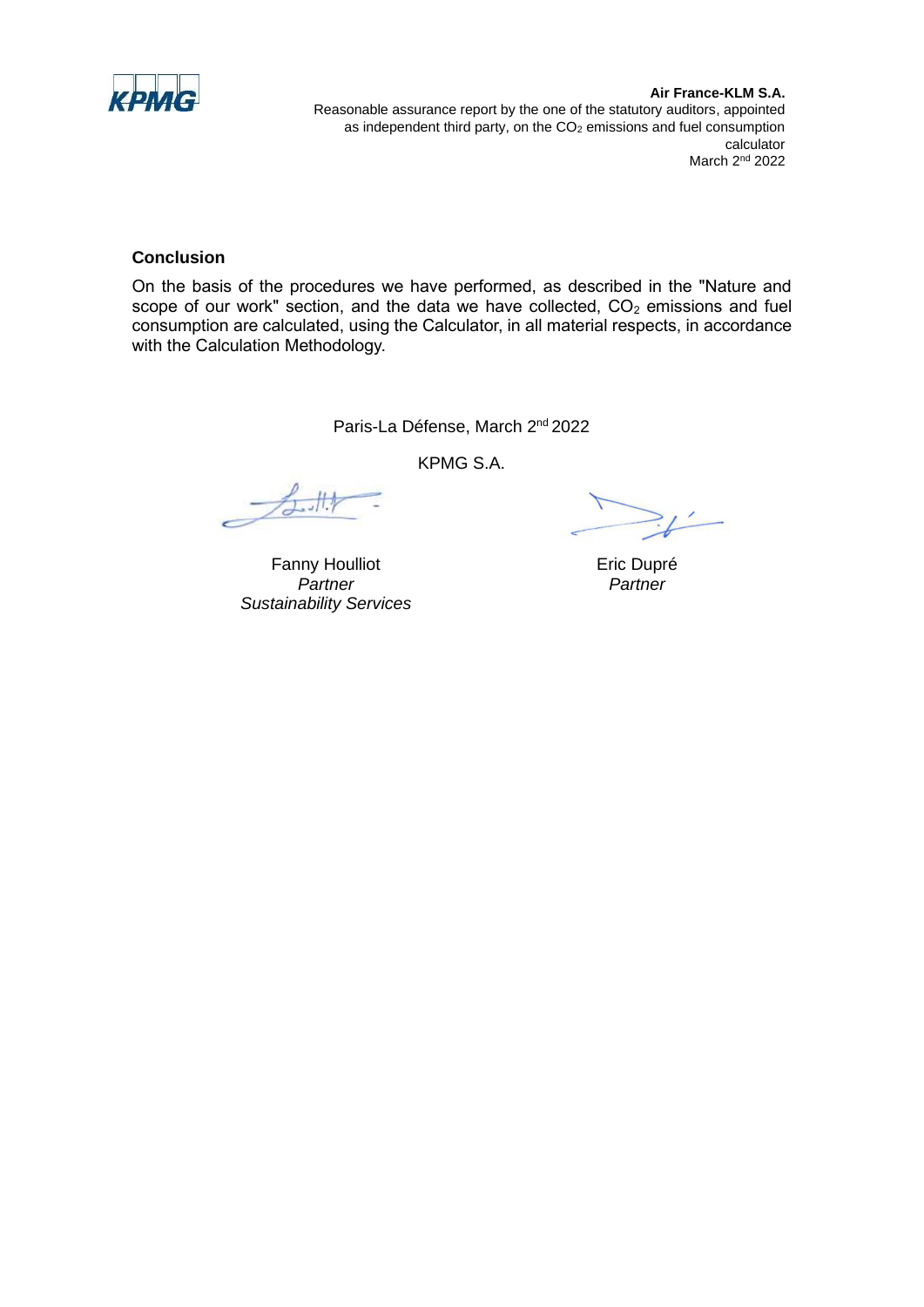

# **Appendix: KLM CO2 Calculator Methodology**

The purpose of KLM's  $CO_2$  and fuel calculator is to calculate the amount of  $CO_2$  emissions and fuel consumption of passengers and cargo loads during a specific flight. The calculation is performed for each departure and arrival airport, which makes it possible to indicate the CO2 impact for each passenger or 100 kg cargo. This helps to define how much  $CO<sub>2</sub>$  should be compensated for in our CO<sub>2</sub> compensation service, or how much Sustainable Aviation Fuel (SAF) is needed to reduce the impact of a trip.

The CO<sub>2</sub> Calculator includes flights operated by KLM. For KLM's integrated network with Air France (AF) and Delta Airlines1 (DL) aligned data based on their own  $CO<sub>2</sub>$  emission calculations are used. The calculator also includes all data of flights operated by Transavia (HV). Only scheduled flights are taken into account. That means that for wet leases and code share partners the average emissions are assumed to be equal to the overall efficiency of the KLM operations for short-, medium- and longhaul flights.

To be as close to the actual impact per passenger or 100 kg cargo there are three important elements in the calculations. I) The data that is used, II) The principles of the calculation and III) The implementation. This document explains all elements and their subsequent steps. To reassure a correct approach and execution of the calculations KPMG France performed a consistency review for both KLM and Air France.

# **I. OBTAINING THE DATA**

For all KLM Group flights, the necessary data are based on actual flight data gathered at each flight by the aircraft onboard systems. All these data are automatically transferred to the KLM data warehouse for use in calculations and analysis. The fuel consumption data per aircraft type that is used in the calculations consist of: The fuel use per 100 kg payload per 100 km "bird eye distance", the passenger-kilometers traveled (PKT) and the ton-kilometers travelled (TKT). All this is abstracted over the previous calendar year and translated into fuel-efficiency data for the fleet.

### **Justification of data collection**

The principles of IPCC 20062, TIER 3A are being used in collecting and calculating data on fuel burn and actual load per O&D-segment $_3$  and aircraft type. Air France used the same principles and has also been part of the KPMG engagement.

1 Delta Airlines and Air France data have not been part of the KPMG engagement.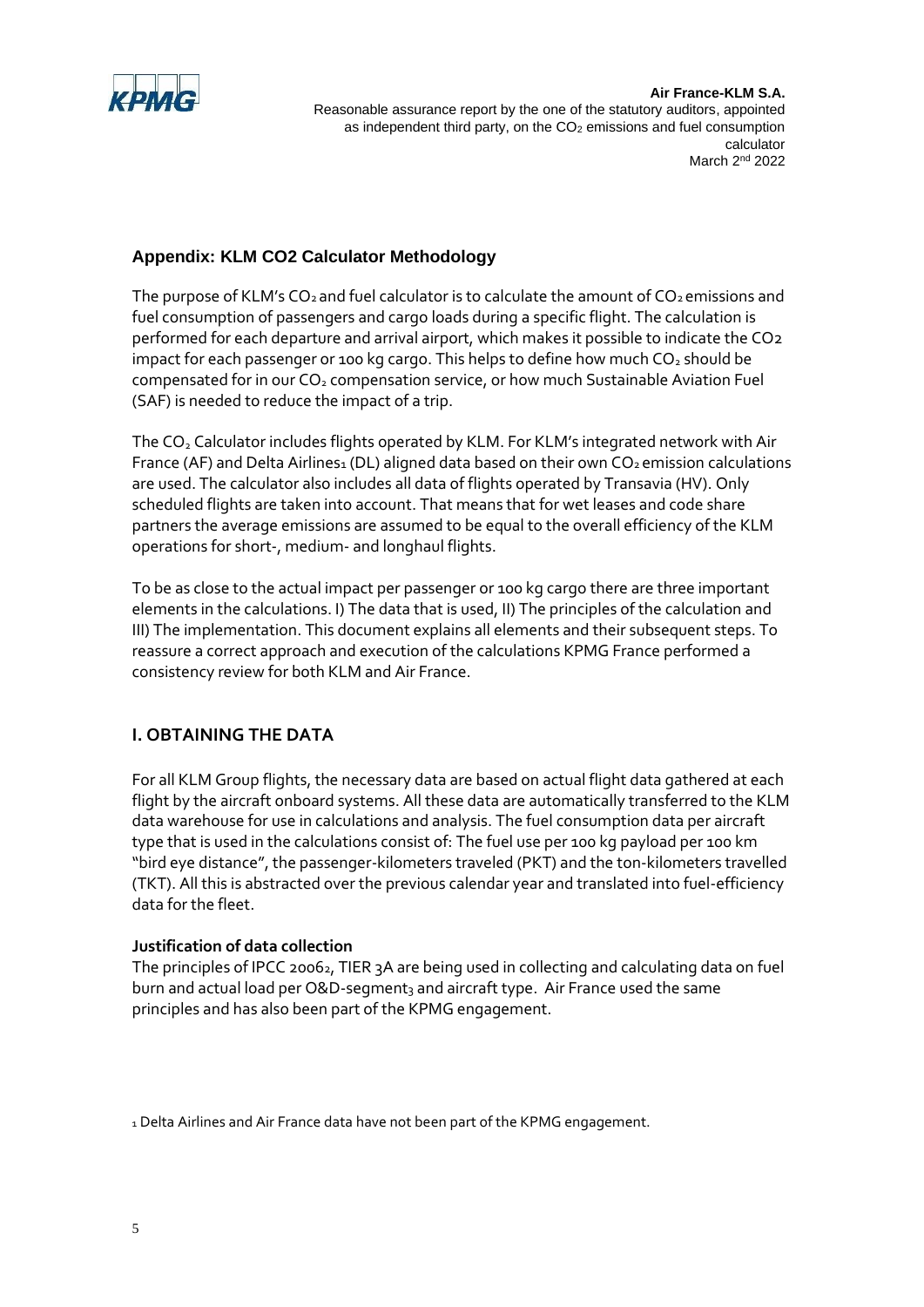

2 2006 IPCC Guidelines for National Greenhouse Gas Inventories; Chapter 3.6 Civil Aviation 3 O&D stands for origin and destination

# **II. PRINCIPLES OF CALCULATION**

The methodology is based on the average fuel consumption per passenger and per ton of cargo for each flight of the network of KLM.

## **a) KLM methodology to split up fuel burnt between passengers and cargo**

The allocation of fuel between passengers and cargo is proportional to the respective overall masses of passengers and cargo. The **overall mass** is constituted by the mass of the payload (passengers including luggage or cargo) to which the mass of the specific equipment necessary to the transportation of this kind of payload, named the equipped mass, is added.

The two equipped masses were estimated for each type of operation (short-, medium haul and long haul). These masses are used to get the average fuel efficiency per passenger and the average fuel efficiency per ton of cargo for each type of aircraft. KLM is using average factors for the equipment weights per passenger and amount of cargo load as derived from ICAO calculator principles4.

## **b) How to evaluate flight distances**

The "bird eye distance" between the departure airport and the arrival airport is not the same as the actual "**flying distance**", the distance effectively flown by the aircraft. This distance is determined in each flight plan, and this is the information that is used for the calculation. The flight plan takes into account operational constraints like military air zones and waiting loops above airports. KLM uses the flying distance to express amounts of  $CO<sub>2</sub>$  per km.

## **c) Calculation of the CO2 emissions per Origin and Destination**

First, we determine the expected fuel efficiency per passenger (or 100 kg cargo) on a specified O&D. This is done by taking the weighted average of the fuel efficiency of all aircraft types that will be used on this O&D. The weighting is according to the frequencies of the aircraft types on this O&D in the next scheduled plan period of one year from the moment the calculator is updated. The weighted average fuel efficiency per kilometer is then multiplied by the distance of the O&D.

Finally, the amount of  $CO<sub>2</sub>$  emissions of a flight is calculated by multiplying the average amount of fuel burn per passenger (or cargo) on the O&D by the emission factor. The current emission factor is based on ICAO CORSIA<sub>5</sub> and equals 3.16 per kg kerosene. That means that one ton of fuel produces 3.16 tons of CO2.

5 Carbon Offsetting and Reduction Scheme for International Aviation

<sup>4</sup> ICAO Carbon Emissions Calculator, April 2008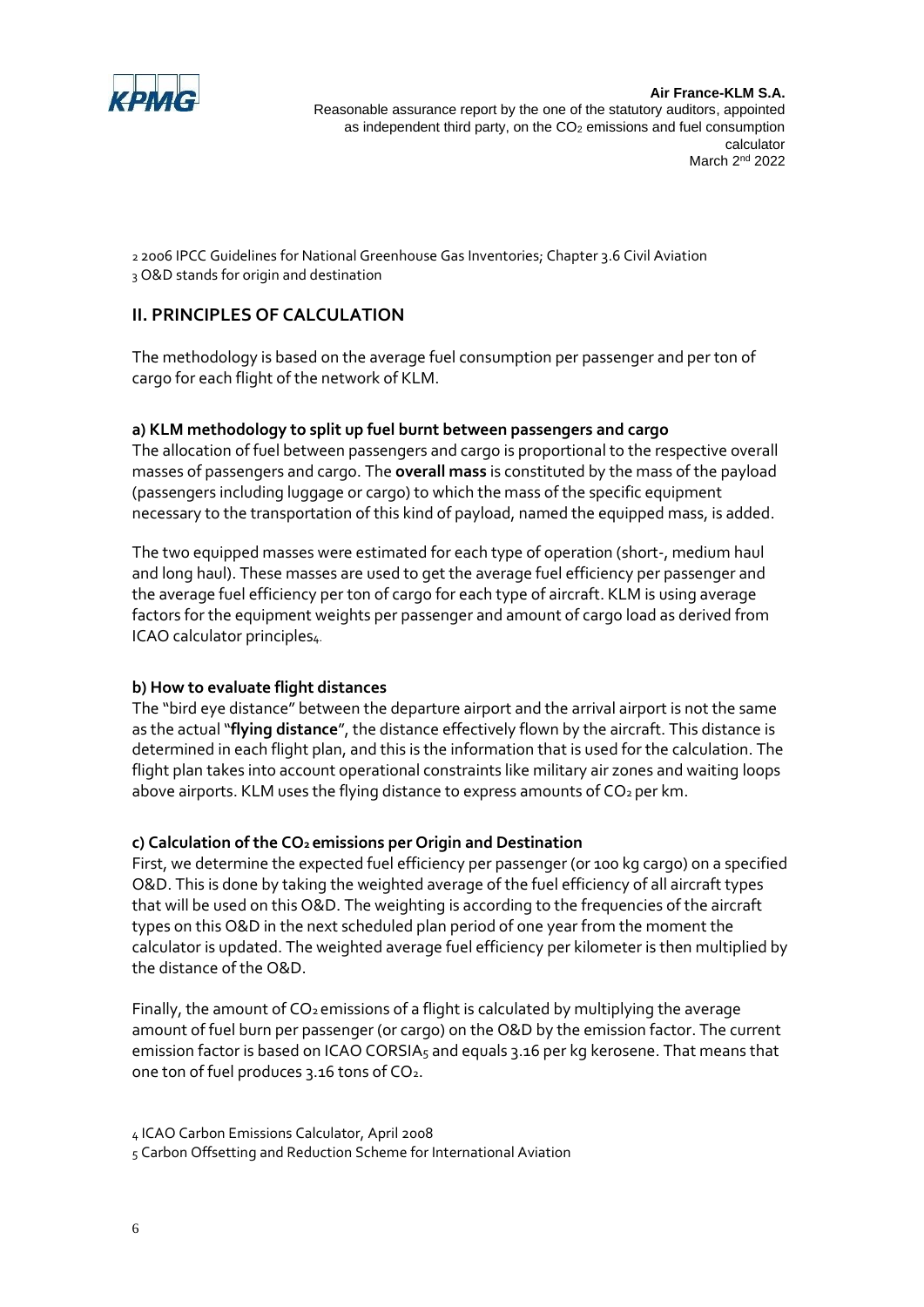

#### **Air France-KLM S.A.**

Reasonable assurance report by the one of the statutory auditors, appointed as independent third party, on the CO<sub>2</sub> emissions and fuel consumption calculator March 2<sup>nd</sup> 2022

## **d) Calculation of the CO2 emissions per Cabin Class**

From 2022 onwards, a cabin class split is included in the CO**2**Calculations. This is because a business class or premium economy class passenger takes up more space in the aircraft. Space that otherwise could have been filled by more passengers, which would reduce the footprint of each passenger. To compensate for that, ratios are defined to re-divide the emissions. The re-division is based on the amount of extra economy class seats that could have been in the same space, opposed to the current configuration. Both Air France and KLM did this analysis on the short-, medium- and longhaul fleet and use the same ratios that are multiplied with the  $CO<sub>2</sub>$  emissions per passenger on an O&D.

### **Ratios Cabin class**

| Haul type              | <b>Economy Class</b> | Premium<br>Economy | <b>Business Class</b> | % Economy versus  <br><b>Baseline*</b> |
|------------------------|----------------------|--------------------|-----------------------|----------------------------------------|
| Short- and medium haul |                      |                    | 1.5                   | 98%                                    |
| Long haul              |                      | 1.5                |                       | 80%                                    |

\*Baseline is the situation without any differentiation between the cabins. To ensure that the total amount stays the same, the Economy Class emissions versus Baseline are lowered.

The **origin and destination entry file** for the calculator comprises for each segment6 the IATA code of the departure airport and of the arrival airport, the average fuel consumption in liters and the average amount of  $CO<sub>2</sub>$  in kilograms per passenger per cabin class and per ton of cargo and the "flying distance". This file contains all the segments of the KLM Group network, but it does not contain all the lines of this network, since a line can consist of two or more segments in case of stopovers. Consequently, this file has been manually completed to include all the lines KLM and KLC operate. For example, the value for AMS-CGK (Amsterdam to Jakarta) corresponds to the sum of the values for AMS-KUL (Amsterdam to Kuala Lumpur) and KUL-CGK (Kuala Lumpur to Jakarta).

<sup>6</sup>A segment is a direct flight –without any stopover- between a departure airport and an arrival airport. For example, AMS-JFK counts as one segment